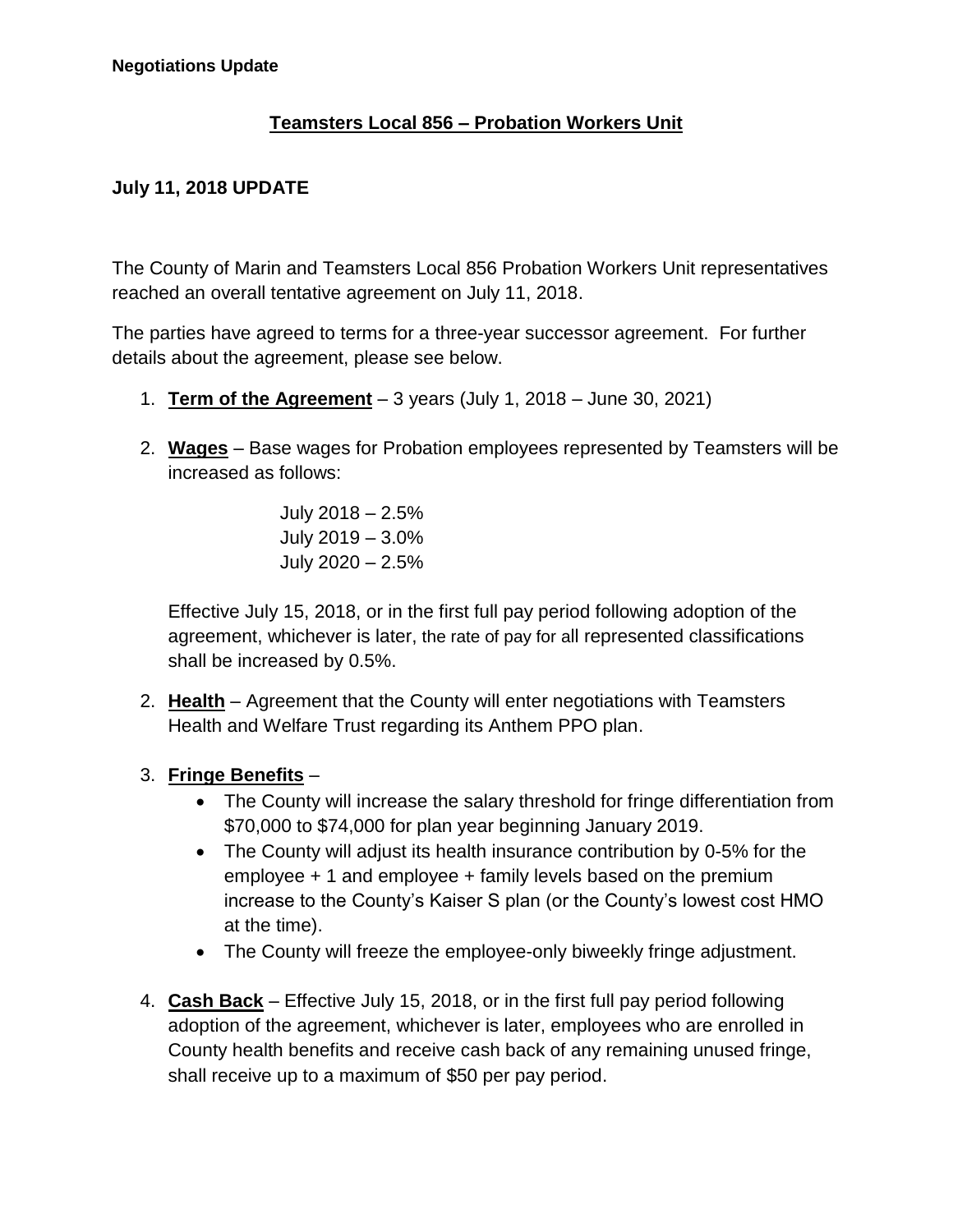Effective July 15, 2018, there will be no cash back for employees hired on or after July 1, 2018, and for employees who do not receive cash back as of July 1, 2018.

- 5. **Hold Harmless Payments** The County will eliminate all hold harmless payments as of the end of the final full pay period of the 2018-2021 agreement.
- 6. **EPMC** Effective the first pay period in July 2018, or in the first full pay period following adoption of the agreement, whichever is later, the County will eliminate its remaining Employer Paid Member Contribution (EPMC) of .63% of an employee's bi-weekly salary towards the employee's retirement contribution.
- 7. **Salary Upon Promotion** Recognizing that the Probation Department does not intend to fill additional Bilingual Deputy Probation Officer (DPO) II positions, employees in the Bilingual DPO II classification as of July 1, 2018, (or in the first full pay period following adoption of the agreement, whichever is later), who are promoted to a position in the Senior DPO classification and are eligible to receive a bilingual differential in the new classification, shall receive a minimum of a five percent (5%) increase, inclusive of the bilingual differential in the Senior DPO class, above the employee's base salary in the Bilingual DPO II classification. After the promotion, the employee will be Y-rated until the classification pay rate catches up to the employee's salary.
- 8. **One Time Payments** Effective July 15, 2018, or in the first full pay period following adoption of the agreement, whichever is later, regular hire full-time employees whose combined annual compensation, inclusive of base wages and any form of cash back and exclusive of overtime, that is equal to or greater than \$90,000, shall receive a one-time, non-pensionable payment of \$500. This amount will be prorated for regular hire part-time employees based on the parttime employee's FTE.

Effective July 15, 2018, or in the first full pay period following adoption of the agreement, whichever is later, regular hire full-time employees whose combined annual compensation, inclusive of base wages and any form of cash back and exclusive of overtime, is less than \$90,000, shall receive a one-time, nonpensionable payment of \$1,000. This amount will be prorated for regular hire part-time employees based on the part-time employee's FTE.